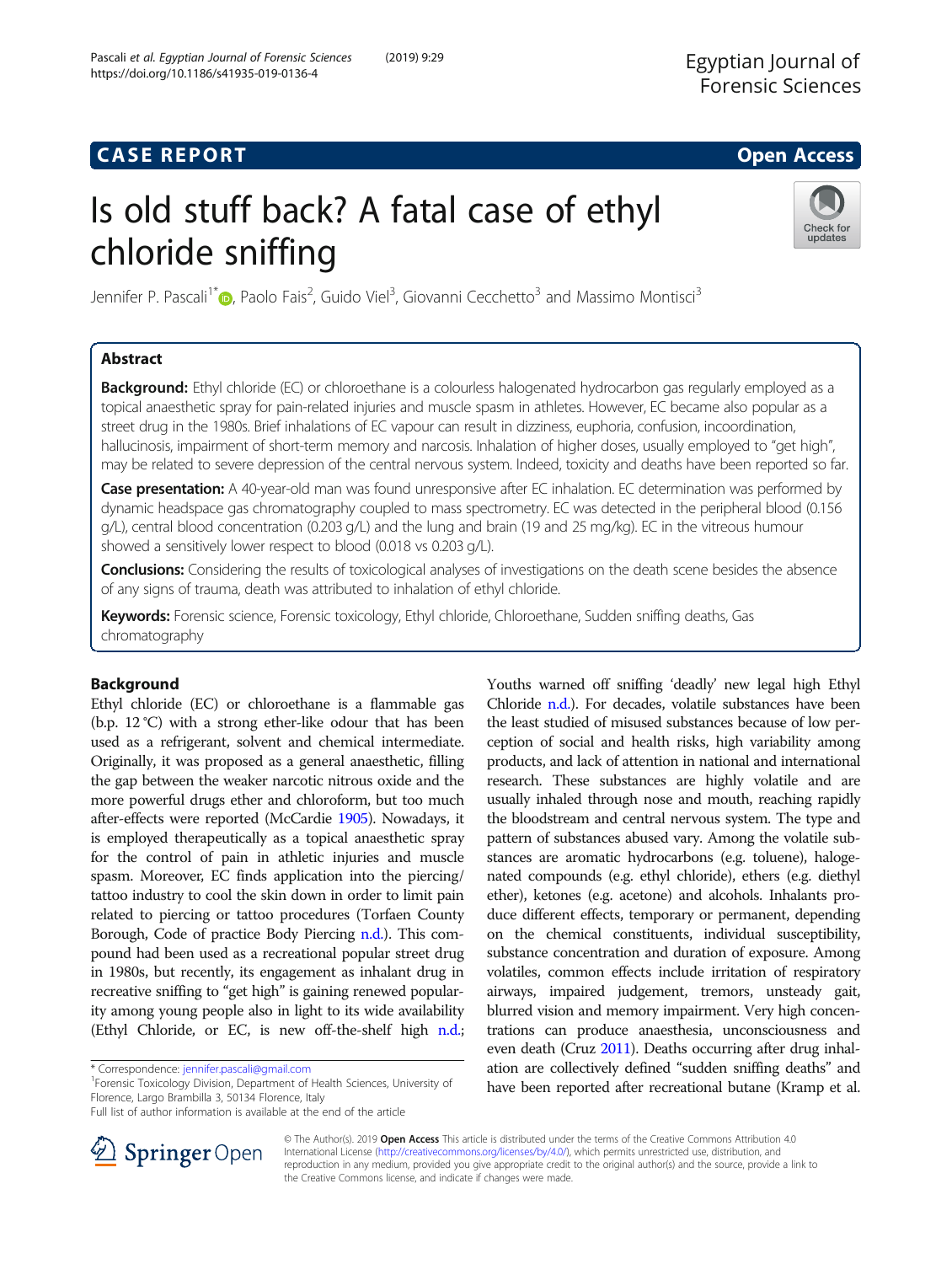[2018\)](#page-3-0), trichloroethylene (Da Broi et al. [2015](#page-3-0)) and butanepropane gas mixture (Romolo et al. [2017](#page-3-0)) inhalation.

EC is a volatile misused for recreational purposes. Cold liquid EC is usually sprayed into a towel or piece of cloth ad evaporating fumes are inhaled through the nose and the mouth. Inhaled EC vapour is rapidly excreted by the lungs and breath out; however, because of its high solubility, part of EC remains in the blood and total elimination from the body takes some time (Murray Lawson [1965\)](#page-3-0). Effects of EC exposure result in dizziness, euphoria, confusion, incoordination, hallucinosis, impairment of short-term memory and narcosis also for brief exposures at high concentrations (Baselt [2014\)](#page-3-0). Toxicological effects on humans were mostly studied from cases of occupational medicine, where EC is known to produce central nervous system depression at 40, 000 ppm (105.6 mg/L) and weak analgesia after 12 min at 19,000 ppm (50.4 mg/L) (Clayton and Clayton [1993](#page-3-0)–1994). Acute mortality generally does not occur at exposure below 50,000 ppm (Tomei Torres and Keith [2016](#page-3-0); Winek et al. [2001\)](#page-3-0). Chronic EC abuse has been also related to long-term severe neurological impairment, including hallucinations and ataxia. In particular, these latter effects have been reported in a subject inhaling EC two to three times per week over a 4-month period (IARC [1991](#page-3-0)). Other studies reported impairment of liver function and leukocyte phagocytosis in chronic EC abusers, while animal studies demonstrated fetotoxic and carcinogenic effects (Kuthiah and Er [2019](#page-3-0)). Although the pharmacokinetics of EC in human has not been investigated, experimental studies on mice confirm that EC is oxidatively dechlorinated in an NADPH- and O2-dependent reaction and P450-dependent metabolism, resulting in the formation of acetaldehyde (Fedtke et al. [1994a\)](#page-3-0) or conjugated with glutathione (GSH) in a reaction catalysed by GSHS-transferases (Fedtke et al. [1994b\)](#page-3-0). Disregarding data from occupational exposure, which may represent situations far from illicit uses, forensic cases reporting EC concentrations on blood and tissues after recreational use are scarce in the literature. Indeed, very few old cases have been reported so far (Broussard et al. [2000](#page-3-0); Yacoub et al. [1993\)](#page-3-0), hampering the forensic toxicologist in the diagnosis of EC intoxication. Recently, cases of acute reversible neurologic deficits on young adults due to voluntarily EC sniffing were studied (Al-Ajmi et al. [2018;](#page-3-0) Senussi and Chalise [2015\)](#page-3-0), although blood concentration values were not reported. Literature about fatal EC inhalation is scant and the most recent case reporting data on post-mortem tissue distribution is dated back almost 20 years ago (Broussard et al. [2000](#page-3-0)). The paucity of toxicological data on this rare cause of death limit the forensic toxicologist interpretation and identification of fatal EC intoxications.

On these grounds, we describe a case of fatal intoxication due to EC sniffing, providing medico-legal considerations and toxicological findings on different tissues, contributing to the casuistic over the inhalant intoxications, which determination may be difficult if some precautions on sample collection and storage at the crime scene are missing.

#### Case presentation

A 40-year-old white male (height 178 cm, weight 71 kg, body mass index 22.4) was found dead in his bedroom. The entire flat was in order, with no signs of violence and all the premises closed. Leftovers from a meal were found in the kitchen. No suicide notes were found. The corpse held a rag loosely on his mouth. Four cans (two empty, two partially empty) containing EC and labelled as cryo-anaesthetic were found next to the body. Two more empty cans containing ethyl chloride were found in the trash basket in the bedroom. The cans and the rag were collected from the scene, and a fragment from the rag was cut and stored in a sealed 20 mL headspace vial. The body displayed no signs of trauma, and onsite samples of the blood and vitreous humour were collected and stored in sealed headspace vials as well. All samples were kept refrigerated (4 °C) until analysis. An autopsy was performed the day after, and tissues from the brain and lung were also collected besides samples of central and peripheral blood.

#### Toxicological analysis

Ethyl chloride determination was performed by dynamic headspace gas chromatography coupled to mass spectrometry (GC-MS) coupled to thermal desorption extractor. Analytical parameters were from the method described in Kim et al. ([2018](#page-3-0)). Sample preparation consisted of the addition of 7 g sodium sulphate to 2 mL or 2 g of biological material placed in a 20-mL headspace. Single ion monitoring (SIM) acquisition mode was used for ions m/z 64, 49 and 28. Quantitation was done by external standard calibration. Samples were analysed in duplicate. Blood alcohol determination was performed by headspace gas chromatography coupled to flame ionization detector (HS-GC-FID) according to the method routinely used in the lab (sensitivity, expressed as limit of quantification 0.01 g/L). Traditional drugs of abuse (cocaine, morphine, codeine, cannabinoids, amphetamines/methamphetamines, ketamine and methadone) were searched by GC-MS on the blood (Bertol et al. [2018](#page-3-0)). Benzodiazepine and tricyclic antidepressant determination in the blood was performed by liquid chromatography coupled to tandem mass spectrometry (LC-MS/MS) following the method reported in Zhang et al. [\(2018\)](#page-3-0).

#### Results

A forensic autopsy was performed one day later. Cadaveric dissection revealed nonspecific findings, such as slightly poly-visceral congestion, more evident in the brain and lungs. The coronaries and the myocardium were normal; white bubbly fluid in the bronchi and the parenchyma was detected. Integrating circumstantial data, including text messages on his smartphone with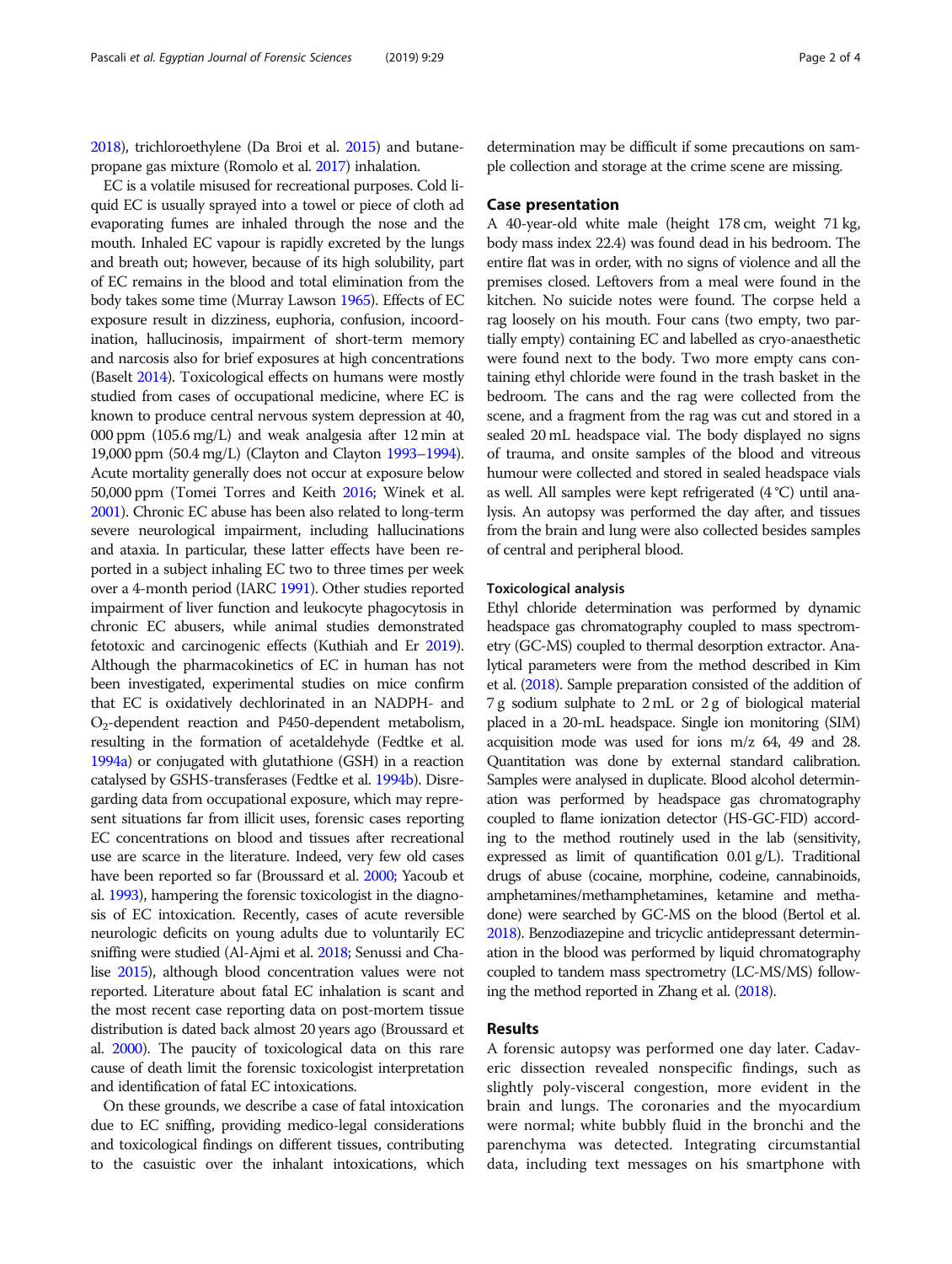results of livor mortis, rigor mortis and rectal temperature evaluation, the post-mortem interval was determined between 12 and 24 h before inspection at the death scene. Anatomical sites for gaseous exposure sampling were suggested by the paper of Varlet et al. ([2019](#page-3-0)) who very recently dealt with the forensic challenge of determining another anoxiant used for recreational sniffing, helium (He), in tissue samples. Helium, indeed, has been recognised as fatal anoxiant in recreative sniffing as well as in suicides, but ascribing the cause of death to this gas presented interpretative issues, if no circumstantial data (i.e. plastic bag) were retrieved. In fact, due to the He's very low affinity for biological samples, He diffusion easily occurs from the body. For this reason, the selection of sampling sites is of utmost importance in order to maximize the chances to highlight He presence in fatal cases. Varlet and colleagues investigated a number of cases of He intoxication, revealing the lung lobes, brain and cardiac areas are the best sites for determining He presence at highest concentrations. Therefore, on the base of this study, the lung, brain and blood samples were submitted for toxicological analysis in our case. Toxicological analyses were performed also on the rag (only volatile compounds) collected during site inspection and/or autopsy.

EC was detected in all analysed samples and on the rag (Table 1). Peripheral blood concentrations (0.165 g/L) were slightly different from central blood concentration (0.203 g/L) collected during autopsy; however, the difference was not significant, since differences in concentrations between peripheral and central blood are very common in post-mortem toxicological analysis and may arise from different factors, such as post-mortem diffusion from adjacent tissues. The lung and brain samples showed EC concentration of 19 and 25 mg/kg, respectively. EC in the vitreous humour showed sensitively lower respect to blood (0.018 vs 0.203 g/L). Important differences in EC concentrations between the vitreous humour and other tissues were also observed according to Broussard et al. (Broussard et al. [2000](#page-3-0)) reporting a concentration of 0.012 g/L in the vitreous humour vs 0.423 g/L in the blood. This could be related to an unfavourable partition equilibrium in this district or to physical barriers that prevent gas diffusion. Unfortunately, literature on EC fatal exposures is scarce, and this interpretation of toxicological results is supported exclusively by the case reported by Broussard et al. Loss of ethyl chloride from collected samples was prevented by using tight-seal headspace vials; in fact, no important differences were observed between the results of blood collected at the crime scene (0.165 g/L) and at the autopsy (0.156 g/L) also because autopsy was promptly performed during the following day. In fact, in case of inhalant intoxication, it remains of utmost importance to safely collect and store the sampled material both during crime scene investigation and autopsy.

The search for other toxicants or volatiles in blood was negative, except for small quantities of ethanol  $(0.2 g/L)$ , which hardly could contribute to the cause of death; it may even have been a consequence of early decomposition.

In consideration of (1) absence of any signs of trauma; (2) toxicological findings that confirm an exposure to ethyl chloride, as suggested by crime scene investigation; (3) negative for other toxicants such as drugs of abuse and pharmaceutical drugs; (4) no suicide notes left, death was attributed to a recreational overexposure to EC.

#### Conclusions

The death scene investigation immediately suggested to examine ethyl chloride's role in causing the death, confirming the importance of a correct and comprehensive crime scene investigation (Fais et al. [2017\)](#page-3-0). Considering the analysis of the crime scene, death seemed to occur accidentally and related to recreational abuse instead of a voluntary suicide or a homicide. Moreover, the retrieved empty cans in the trash basket strongly suggested a routine perpetration of EC inhalation. Indeed, the class of the inhalants is reported to be abused for recreational purposes by young male adults, and a review of cases has been proposed by Senussi and colleagues (Senussi and Chalise [2015](#page-3-0)).

This case reminds the importance of a comprehensive investigation on the death scene, bearing in mind toxicological issues. A proper toxicological sampling and collection both on the crime scene and at the autopsy is mandatory especially in cases of fatal volatile intoxications in order to avoid volatile dispersion. The analysis of volatile compounds in biological matrices, in fact, usually faces some peculiar aspects to be taken in consideration such as the stability in biological specimens, proper sample conservation and redistribution issues in different body districts. In the reported case, samples were collected formerly

**Table 1** Toxicological findings of ethyl chloride in different tissues and on the rag

|                      | Peripheral blood<br>from $CSI(q/L)$ | VH from<br>$CSI$ ( $q/L$ ) | Peripheral blood<br>from autopsy (g/L) | Central blood from<br>autopsy $(q/L)$ | Lung (mg/kg)             | Brain (mg/kg)            | Rag (qualitative) |
|----------------------|-------------------------------------|----------------------------|----------------------------------------|---------------------------------------|--------------------------|--------------------------|-------------------|
| Ethyl chloride       | 0.156                               | 0.018                      | 0.165                                  | 0.203                                 | 19                       |                          | Positive          |
| Ethanol              | 0.2                                 |                            | 0.2                                    | 0.2                                   |                          |                          |                   |
| Drugs of abuse       | -                                   | None                       | -                                      | None                                  |                          |                          |                   |
| Pharmaceutical drugs | $\sim$                              | None                       | $\overline{\phantom{m}}$               | None                                  | $\overline{\phantom{0}}$ | $\overline{\phantom{m}}$ | -                 |